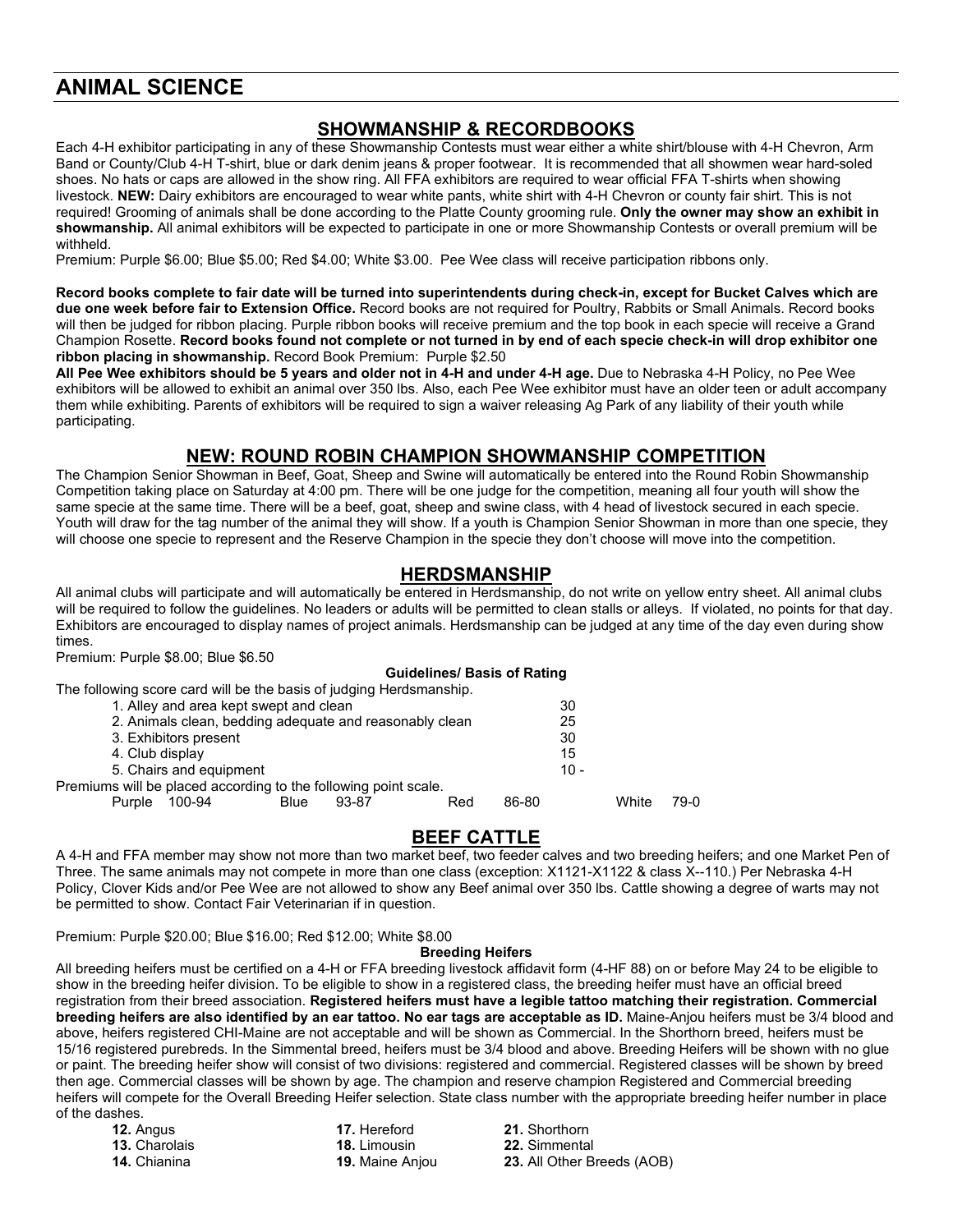#### **15.** Commercial/Crossbred

#### **Class No.**

- **X -- 70** Junior Heifer Calves-calved between 1/1 and 3/31/22.
- **X -- 60** Late Senior Heifer Calves-calved November & December 2021.
- **X -- 50** Early Senior Heifer Calves-calved September & October 2021.
- **X -- 40** Late Summer Yearling Heifers-July & August 2021.
- **X -- 30** Early Summer Yearling Heifers-May & June 2021.
- **X -- 20** Late Junior Yearling Heifers-March & April 2021.
- **X -- 10** Early Junior Yearling Heifers-January & February 2021.
- **X -- 80** Late Senior Yearling Heifers-November & December 2020.
- **X -- 90** Early Senior Yearling Heifers-September & October 2020.
- **X -- 100** Two-year-or-older-calved prior to 8/31/20 (not calved).
- **X -- 110** Cow and Calf (Calf born after 1/1 & can be shown as Feeder Calf)
- Superintendent will make the decision which classes the animal will enter if in question.

## **Progress Beef**

It is suggested that animals weighing under 1,100 pounds for steers and 1000 pounds for heifers, are shown in Progress Beef classes. **Class No. X 11 13** Heifers

**X 11 14** Steers

#### **Market Beef**

Market steer or heifer are to be born on or after September 1 of the previous year. A minimum weight of 1000 lbs. for Market Heifers and 1100 lbs. for Market Steers to receive a purple. All market beef receiving money from the Livestock Sale will go to harvest and will be tested for any drug residue. If a beef is found to have any drug residue, the family will be suspended from exhibiting beef the following year at the Platte County Fair. **NEW:** Immediately following the selection of the Grand Champion and Reserve Champion market beef, hair from the grand and reserve champion animals will be pulled. The sample collected after the naming of the champions will be sent to a lab to be tested against the sample collected from that animal from the February 5 weigh-in. If DNA does not match after testing, youth exhibitor forfeits all livestock sale money and youth is banned from exhibiting at the following year's Platte County Fair. (moved up from below) **NEW:** The market beef show will be divided into the following divisions: crossbred steer division, one division for British breed steers, and one market heifer division. For judging, divisions and classes will be divided by weight. The British division will be subdivided into Angus, Hereford, and Shorthorn steer classes. Steers in the British division must be owned by the exhibitor, be registered by the official breed association, and exhibit breed characteristics typical of a purebred animal of the breed in which they are entered. Appendix Shorthorn/Shorthorn Plus steers will not be accepted in the purebred Shorthorn steer class. First and second place purples from each class will compete for Champion and Reserve Champion of the British Division. If more than one class per breed, classes will be determined by weight. Any other registered market steer (Charolais, Limousin, Simmental, Chianina and Maine Anjou) will be shown in a division. The division champions and reserve divisions champion will compete for Overall Champion and Reserve Champion Market Animal.

#### **Class No.**

- **X 11 20** Registered Blow and Show Market Heifers **X 11 40** Crossbred Blow and Show Market Heifers
- 
- **X 11 25** Registered Fitted Market Heifers **X 11 45** Crossbred Fitted Market Heifers **X 11 30** Registered Blow and Show Market Steers **X 11 50** Crossbred Blow and Show Market Steers
- **X 11 35** Registered Fitted Market Steers
	- (Angus, Hereford, Shorthorn)
- 
- 
- 
- 

**X 11 95** Market Bucket/Feeder Returning class (This class is specifically for returning market bucket or feeder calves that exhibited at county fair in 2021 to show at the fair in 2022. Bucket calves will now need to be verified on an ID sheet with a 4-H ear tag. The calves will be required to weigh-in at the annual market beef weigh in if planning to return the second year. Weigh-in is not required for the first year bucket calf. This will be the last class of the beef show and will be sale eligible.)

#### **Market Beef Rate-of-Gain**

Rate-of-Gain will be calculated from the beginning weight (weight on the February weigh-in date) to the final weight (weight at County Fair weigh-in date).

Premium: 1st - Trophy & \$10.00; 2nd \$9.00; 3rd \$8.00; 4th \$7.00; 5th \$6.00 **Class No.**

**X 26 31** All individual market or progress steers and heifers who participated in weigh-in will compete in this class.

#### **Feeder Calf**

The purpose of this division is to allow club members to select calves that will be shown as market animals the following year. All breeds will be shown together. To be eligible to show in the feeder calf class, the calf must be born during the calendar year, and identified by May 17. Heifers, steers or bulls are eligible. Calves shown in Class X---110 are eligible. The first and second purple in the heifer and steer/bull division will compete for the Champion and Reserve Champion Feeder Calf selection. Premium: Purple \$10.00; Blue \$8.00; Red \$6.00; White \$4.00 **Class No.**

**X 7 21** Heifers **X 7 22** Steers/Bulls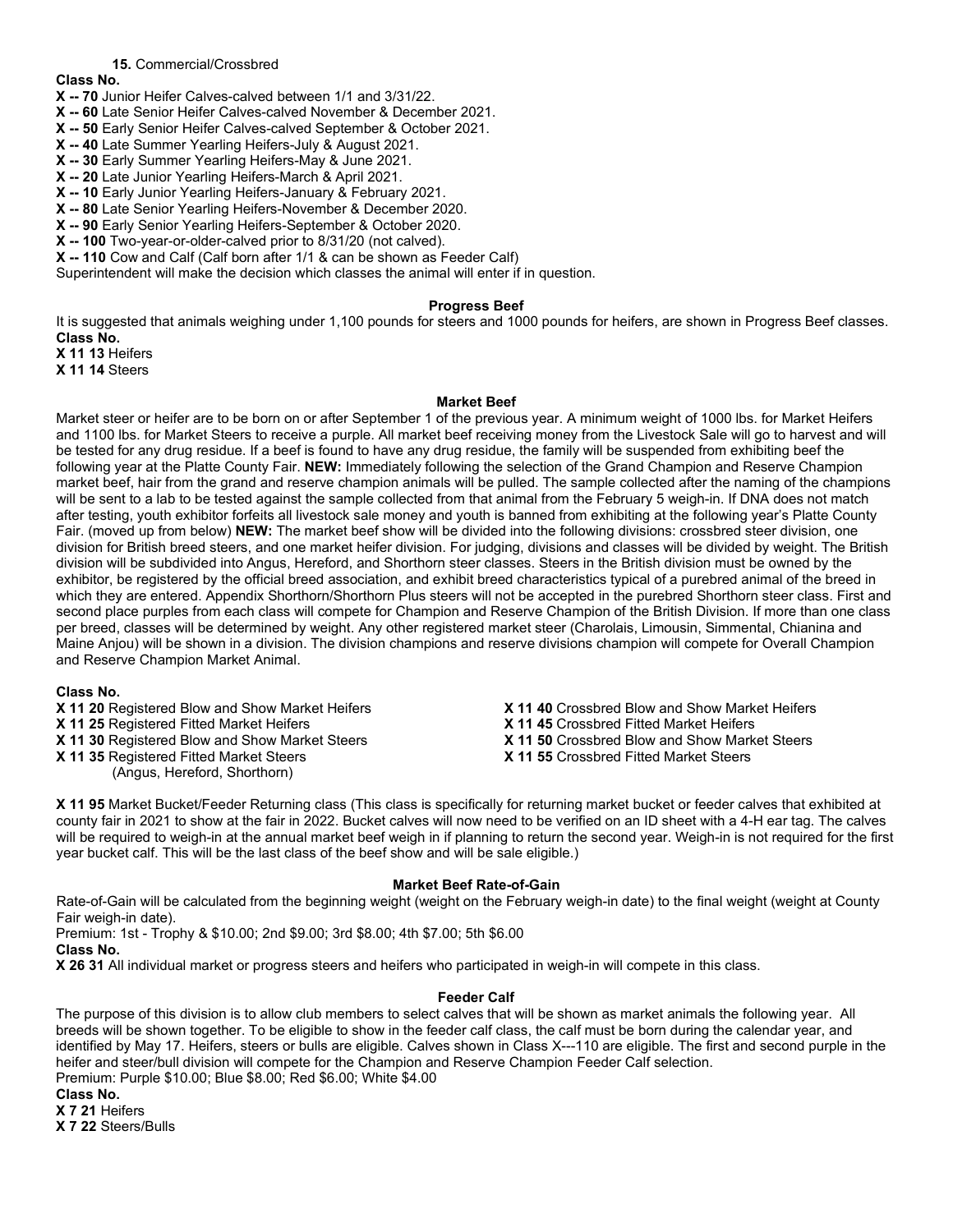#### **Beef Showmanship**

Beef will be no fit (No Glue or Paint) for showmanship. See Showmanship department for Rules, Regulations and Premium. **Class No.**

**X 1 10** Beef Senior – Exhibitors 15 years old and older as of January 1<sup>st</sup> of the current year

**X 1 20** Beef Intermediate – Exhibitors 12-14 years old as of January 1<sup>st</sup> of the current year

**X 1 30** Beef Junior – Exhibitors 11 years and under as of January 1<sup>st</sup> of the current year

#### **Bucket Calf Interview**

Record books must be sent to the Extension Office a week prior to fair. Calves must be willing to drink milk from bucket at county fair to compete in this class.

Premium: Purple \$10.00; Blue \$8.00; Red \$6.00; White \$4.00

#### **Class No.**

**X 7 19** Bucket Calf - under 12 years of age as of January 1st

**X 7 20** Bucket Calf - 12 years of age and over as of January 1st

#### **Bucket Calf Obstacle**

Bucket calf will use obstacle course for Showmanship. See Showmanship department for Rules, Regulations and Premium. **Class No.**

**X 7 10** Bucket Calf Obstacle Course - under 12 years of age as of January 1st

**X 7 11** Bucket Calf Obstacle Course - 12 years of age and over as of January 1<sup>st</sup>

#### **Market Pen of Three**

Each member is allowed one pen. All animals will be slaughtered. Animals will not be shown individually. Animals should weigh at least 1100 pounds for steers and 1000 pounds for heifers. **Exhibitors may be interviewed and information sheet must be completed at time of show.** 

Premium: Purple ribbon pens \$30.00; Blue \$25.00; Red \$20.00; White \$15.00

#### **Class No.**

**X 25 24** Pen of Heifers

**X 25 25** Pen of Steers

**X 25 26** Pen of Mixed (Steers & Heifers)

Carcass information will be given on quality grade, yield grade, loin eye area, back fat, hot carcass weight and cutability. Animals must be eligible for Rate-of-Gain to be eligible for carcass premiums.

Premium: Purple ribbon pens \$30.00; Blue \$25.00; Red \$20.00; White \$15.00

#### **Class No.**

**X 25 27** Carcass Heifers

**X 25 28** Carcass Steers

**X 25 29** Carcass Mixed (Steers & Heifers)

Rate-of-Gain will be calculated from the beginning weight (weight on the February weigh in date) to the final weight (weight at Pen of 3 weigh in date).

Premium: 1st - Trophy & \$10.00; 2nd \$9.00; 3rd \$8.00; 4th \$7.00; 5th \$6.00

**Class No.**

**X 26 30** Pen of Three Rate-of-Gain

## **DAIRY CATTLE**

An overall champion and reserve champion will be selected. Senior yearlings that have freshened on or before the day of the show must be shown in the class for two-year olds. A 4-H and FFA exhibitor may show not more than three dairy animals. Exhibitors of purebred cattle must present certificates of registration or proof of registration and exhibitors of grade cattle must have animals properly identified so that the owners can be checked prior to the show. Dairy animals can only be shown once in classes X--80 through X--130. Per Nebraska 4-H Policy, Clover Kids and/or Pee Wee are not allowed to show any Dairy animal over 350 lbs. **NEW:** Fresh cows are to be stalled by 8 a.m. on show day and released one hour after completion of show. Dairy animals will be shown in their respective breed classes by age. Only an Overall Dairy Animal will be awarded.

Premium: Purple \$20.00; Blue \$16.00; Red \$12.00; White \$8.00

| 41. Ayrshire                                                   | 43. Guernsey | 45. Jersey            |           |
|----------------------------------------------------------------|--------------|-----------------------|-----------|
| 42. Brown Swiss                                                | 44. Holstein | 46. Milking Shorthorn | 47. Cross |
| Class No.                                                      |              |                       |           |
| <b>X</b> -- 10 Spring Heifer Calves (Born $3/1/22 - 4/30/22$ ) |              |                       |           |
| <b>X -- 20</b> Winter Heifer Calves (Born 12/1/21-2/29/22)     |              |                       |           |
| <b>X -- 30 Fall Heifer Calves (Born 9/1/21-11/30/21)</b>       |              |                       |           |
| <b>X -- 40 Summer Yearlings (Born 6/1/21-8/31/21)</b>          |              |                       |           |
| <b>V</b> FO Casinal Versions (Drug 0/4/04 E/04/04)             |              |                       |           |

**X -- 50** Spring Yearlings (Born 3/1/21-5/31/21) **X -- 60** Winter Yearlings (Born 12/1/20-2/28/21)

**X -- 70** Fall Yearlings (Born 9/1/20-11/30/20)

**X -- 80** Dry Cow (Any age)

**X -- 90** Junior Two Year Olds (Born 3/1/19-8/31/20)

**X -- 100** Senior Two Year Olds (Born 9/1/18-2/28/19)

**X -- 110** Three Year Olds (Born 9/1/18-8/31/19)

**X -- 120** Four Year Olds (Born 9/1/17-8/31/18)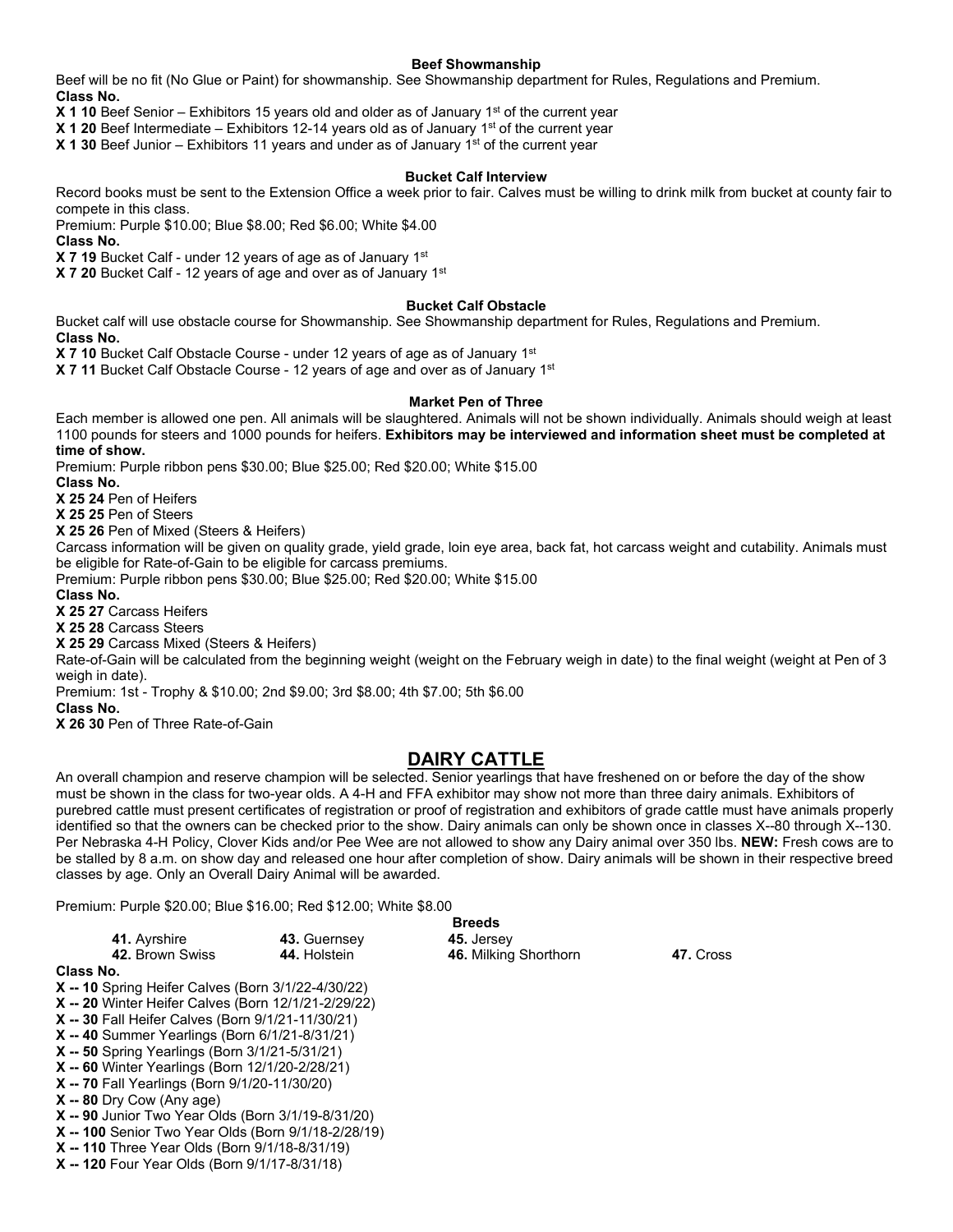- **X -- 130** Five Year Olds and Older (Prior to 9/1/17)
- **X -- 140** Junior Dairy Herds\*

**X -- 150** Best Udder\*\*

\*Junior Dairy Herd - Exhibitor will enter three females (all registered or all grade) with at least one cow that has freshened (2 years old or over) and at least one of the three animals to be "bred by exhibitor", and all to be of the same breed. "Bred by Exhibitor" is defined as -owner of the dam when she was bred for this calf. Record book (F-2-53-82), "4-H Dairy Production Record", must be submitted at the time the entries are checked in. Production records to be used for scoring in the Junior Dairy Herd must meet the same criteria as those listed for Dairy Production Awards. No exceptions will be made.

\*\*The Best Udder Class is added to encourage dairy members to select cows with good udders. All Cows in Milk should be shown. Cows will be judged in class with top cows brought back for top placing.

#### **Showmanship**

See Showmanship Department for Rules, Regulations and Premium. **Class No.**

**X 4 10** Dairy Senior – Exhibitors 15 years old and older as of January 1<sup>st</sup> of the current year

**X 4 20** Dairy Intermediate – Exhibitors 12-14 years old as of January 1<sup>st</sup> of the current year

**X 4 30** Dairy Junior – Exhibitors 11 years and under as of January 1<sup>st</sup> of the current year

# **GOATS**

A 4-H and FFA exhibitor will show a maximum of four breeding and four market goats. Goats in breeding classes cannot be shown as a market goat and market goats cannot be shown as a breeding goat. Scrapie tags are required in all goats shown. Short scrotum, cryptorcid or buck kids are not eligible for market kids. All goats to be shown with halter or chain with lead. The use of showing and/or handling practices that may be considered objectionable or abusive, such as striking or slapping and exhibiting the goat with its front feet off the ground, are not acceptable. **Goats may be braced but will require that all four feet are on the ground. The use of such practices may result in the lowering of a ribbon placing. (Lifting the goat in a fluid motion to set the front legs prior to quickly setting the feet back on the ground is acceptable).** 

Premium: Purple \$10.00; Blue \$8.00; Red \$6.00; White \$4.00

### **Dairy Goat Division**

Select class number with the appropriate breed number in place of the dashes.

**Breeds**

**51.** Alpine **55.** Recorded Grade **58.** Other

**52.** LaMancha **56.** Saanen

**53.** Nubian **57.** Toggenburg

**Class No.**

**X -- 10** Kid Does (born after 1/1/21)

**X -- 20** Late Junior Does (born 6/1/20-12/31/20)

**X -- 30** Early Junior Does (born 1/1/20-5/31/20)

**X -- 40** Senior Does Born Before (1/1/20)

**X -- 60** Dairy Herds - three females with one doe in milk and at least one of the three animals to be "Bred by Exhibitor" and all to be the same breed.

#### **Meat Goat Division Breeding Meat Goat**

Registered breeding meat goats must have up to date registration papers in the name of the exhibitor, family or farm name, and meet industry standards for breed type, color, and confirmation. Breed divisions may be divided up by age at the discretion of the goat superintendent.

#### **Class No.**

**X 80 10** Registered (ABGA) Kid Does (born after 1/1/21) **X 90 10** Commercial Kid Does (born after 1/1/21) **X 83 20** Registered (ABGA) Doe (born 1/1/20 - 12/31/20) **X 93 20** Commercial Doe (born 1/1/20 – 12/31/20) **X 85 30** Registered (ABGA) Doe (born before 1/1/20) **X 95 30** Commercial Doe (born before 1/1/20)

#### **Market Meat Goat**

Market goats under 50 lbs. are not eligible for purple ribbons. All Market Goats must be born on or after December 1 of the previous year. All market goats receiving money from the Livestock Sale will go to harvest and will be tested for any drug residue. If a goat is found to have any drug residue, the family will be suspended from exhibiting goats the following year at the Platte County Fair. **NEW:**  Immediately following the selection of the Grand Champion and Reserve Champion market goat, hair from the grand and reserve champion animals will be pulled. The sample collected after the naming of the champions will be sent to a lab to be tested against the sample collected from that animal from the May 17 deadline. If DNA does not match after testing, youth exhibitor forfeits all livestock sale money and youth is banned from exhibiting at the following year's Platte County Fair. The market goat show will be broken into 3 divisions: lightweight, middleweight and heavyweight. The division champion and reserve division champion will compete for Overall Champion and Reserve Champion Market Goat.

**Class No. X 65 5** Market Wether and/or Doe Goat **X 65 1** Obstacle Course

**Showmanship**

See Showmanship Department for Rules, Regulations and Premium.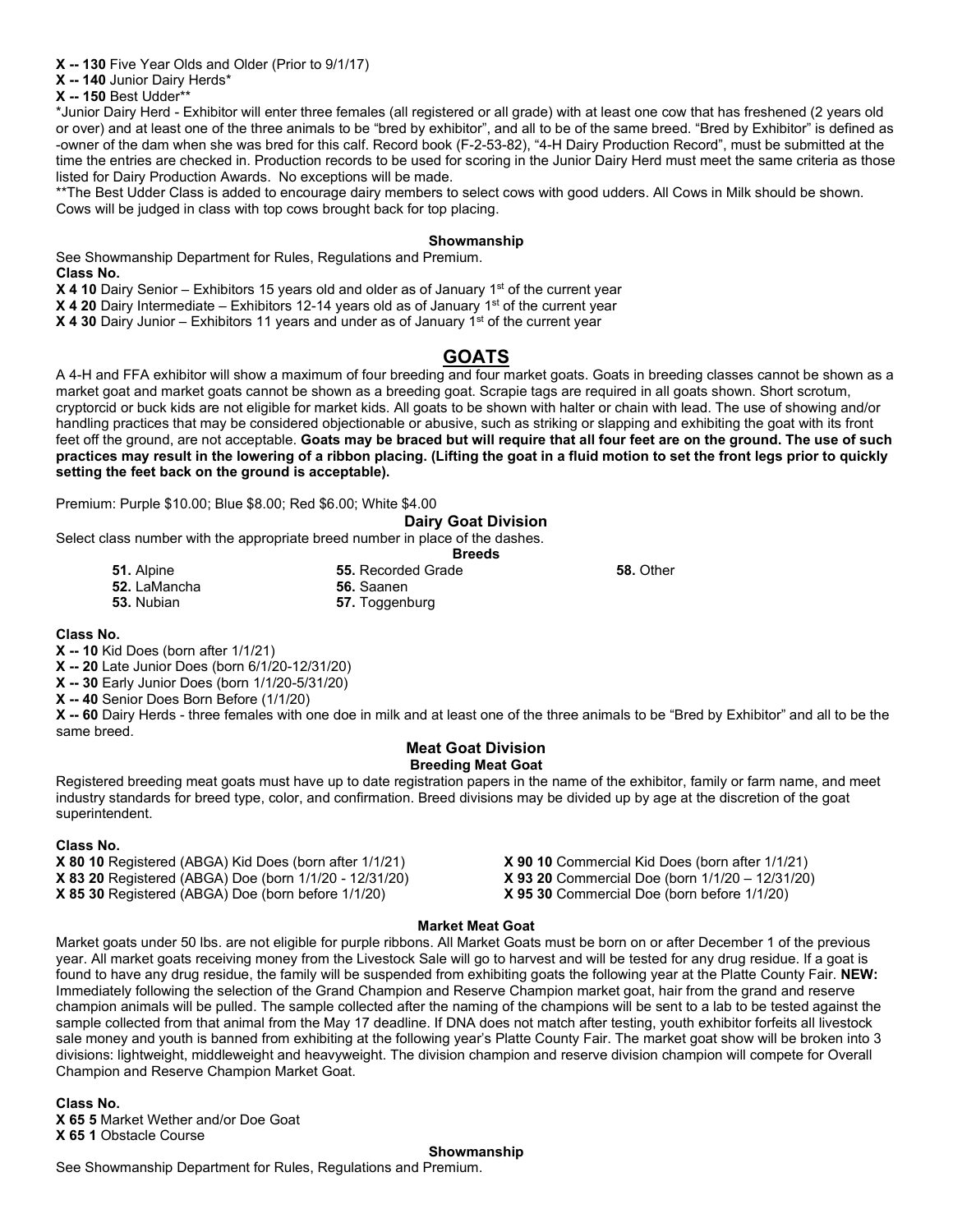**Class No.**

**X 9 10** Goat Senior – Exhibitors 15 years old and older as of January 1<sup>st</sup> of the current year

**X 9 20** Goat Intermediate – Exhibitors 12-14 years old as of January 1<sup>st</sup> of the current year

**X 9 30** Goat Junior – Exhibitors 11 years and under as of January 1<sup>st</sup> of the current year

# **SWINE**

Under no circumstances will swine originating from a quarantined herd be allowed. **Four market and/or breeding swine allowed in one lot per exhibitor. One lot will be allowed in FFA and one lot in 4-H. One lot cannot have more than 3 market swine or 3 breeding swine.** 

Premium: Purple \$10.00; Blue \$8.00; Red \$6.00; White \$4.00

#### **Breeding Gilts**

All breeding gilts are to be born after November 1 of the previous year. Purebred gilts must have up to date registration papers in the name of the exhibitor, family or farm name, and meet industry standards for breed type, color, and confirmation. Breeding gilts will be identified by their ear notch, as listed on the ID sheet. Breeding gilts will be shown by breed divisions for purebred gilts. Breeds with a minimum of 3 purebred gilts or more will show in their own breed division. Purebred breed gilts in breeds with fewer than 3 purebred entries will be eligible to show in the "All Other Breeds" division. Purebred gilts must have up to date registration papers in the name of the exhibitor, family or farm name, and meet industry standards for breed type, color, and confirmation. Breed divisions may be divided up by age at the discretion of the swine superintendent. Commercial gilts can be crossbred gilts, gilts of pure breeds that do not meet breed standards or gilts that do not have up to date registration papers. Gilts may not be shown in both breeding and market classes. The breeding gilt show will consist of two divisions: purebred and crossbred. The champion and reserve champion purebred and crossbred breeding gilts will compete for the Overall Breeding Gilt selection.

- 
- 

**40.** Hampshire

**Class No.**

**X 35 --** Breeding Gilt

# **10.** Berkshire **50.** Hereford **80.** Yorkshire **20.** Chester White **60.** Poland China **100. 20.** China **100. 70.** Spotted Swine

**110.** All Other Breeds (AOB)

### **Market Swine**

All market swine receiving money from the Livestock Sale will go to harvest following the fair. All swine going to harvest will be tested for any drug residue. If swine are found to have any drug residue, the family will be suspended from exhibiting swine the following year at the Platte County Fair. All market swine will be weighed. These weights will be the official sale weight. It is the exhibitor's responsibility to take swine to the scale on Thursday evening 8:00-9:00 p.m. After weighing no change of owners will be allowed. **NEW:**  When an underweight pig goes across the scale, the pig goes off the scale and scale is zeroed, the pig goes right back onto the scale for a second re-weigh. The pig does not leave the scale area. Swine wash racks will be closed during weigh-in. The minimum weight for market swine is 225 lbs. to receive a purple. **NEW:** Immediately following the selection of the Grand Champion and Reserve Champion market swine, hair from the grand and reserve champion animals will be pulled. The sample collected after the naming of the champions will be sent to a lab to be tested against the sample collected from that animal from the May 21 deadline. If DNA does not match after testing, youth exhibitor forfeits all livestock sale money and youth is banned from exhibiting at the following year's Platte County Fair. Breed divisions may be divided up by age at the discretion of the swine superintendent. The market swine show will be broken into 2 divisions: purebred and crossbred. The division champion and reserve division champion will compete for Overall Champion and Reserve Champion Market Gilt and Barrow. The Purebred Market division will have both gilts and barrows in the same division. This will not be separate. The Champion and Reserve Champion Purebred Market Hog will compete for Overall Champion and Reserve Champion Market Gilt.

#### **Class No.**

**X 36 10** Purebred Market Gilt and/or Barrow

 (Berkshire, Chester White, Duroc, Hampshire, Hereford, Poland China, Spotted Swine, Yorkshire, All Other Breeds) **X 36 20** Crossbred Market Gilt and/or Barrow

#### **Showmanship**

See Showmanship Department for Rules, Regulations and Premium. **Class No.**

**X 2 10** Swine Senior – Exhibitors 15 years old and older as of January 1<sup>st</sup> of the current year

**X 2 20** Swine Intermediate – Exhibitors 12-14 years old as of January 1<sup>st</sup> of the current year

**X 2 30** Swine Junior – Exhibitors 11 years and under as of January 1<sup>st</sup> of the current year

# **SHEEP**

A 4-H and FFA exhibitor may show two individual breeding ewe lambs, (commercial or purebred), two breeding ewes over one year old (commercial or purebred), four market lambs, and one obstacle course. Sheep shown in the breeding classes cannot be shown as market lambs and market lambs cannot be shown in the breeding classes. Scrapie tags are required in all sheep shown. The use of showing and/or handling practices that may be considered objectionable or abusive, such as striking or slapping and exhibiting the lamb with its front feet off the ground, are not acceptable. **Sheep may be braced but will require that all four feet are on the ground. The use of such practices may result in the lowering of a ribbon placing. (Lifting the lamb in a fluid motion to set the front legs prior to quickly setting the feet back on the ground is acceptable).** 

Premium: Purple \$10.00; Blue \$8.00; Red \$6.00; White \$4.00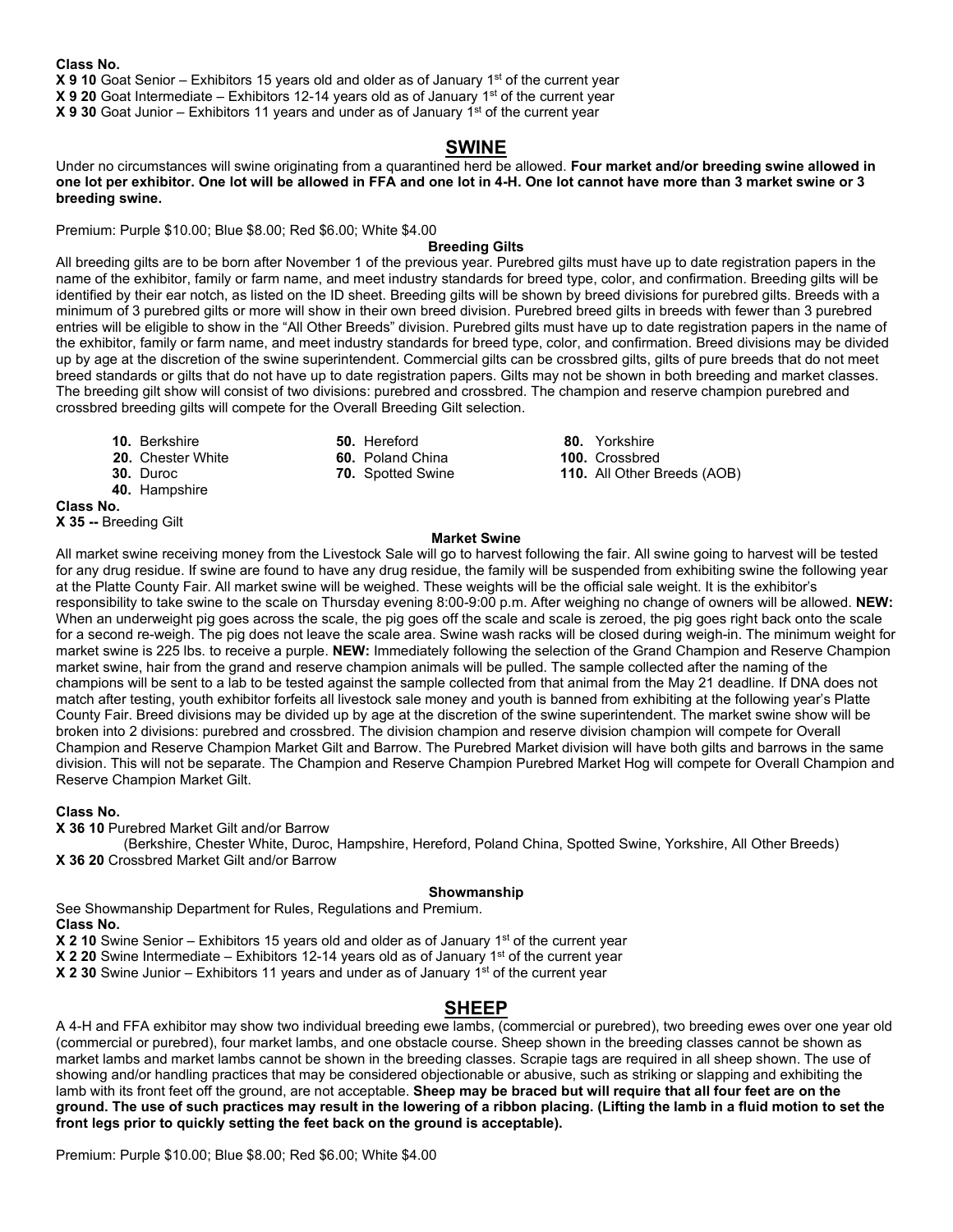#### **Breeding Ewe Lambs**

Exhibitors of breeding sheep must present certificate of registration or proof of registration to show in registered class. Exhibitors of commercial sheep may exhibit any breed or crosses. Registered breeding ewe lambs must have up to date registration papers in the name of the exhibitor, family or farm name, and meet industry standards for breed type, color, and confirmation. Breed divisions may be divided up by age at the discretion of the sheep superintendent. The breeding ewe show will be broken into 2 divisions: registered and commercial. The division champion and reserve division champion will compete for Overall Champion and Reserve Champion Breeding Ewe.

#### **Class No.**

**X 32 10** Other Breeds **X 32 20** Other Breeds **X 32 30** Commercial/Crossbred Meat Breeds **X 32 40** Commercial/Crossbred Meat Breeds **X 32 70 Suffolk <br><b>X 32 90 Dorset** 

**Yearling & Older Ewes Ewe Lambs**<br>**X 32 10 Other Breeds X 32 20 Other Breeds X 32 60 Hampshire <br><b>X 32 80** Suffolk **X 32 90** Dorset **X 32 100** Dorset

#### **Market Lambs**

Market lambs are required to be born on or after December 1 of the previous year. The minimum weight for market lambs is 100 lbs. to receive a purple. Short scrotum, cryptorcid or ram lambs are not eligible for market lambs. No paint on lambs. Lambs with paint will be dropped one ribbon placing. All market sheep receiving money from the Livestock Sale will go to harvest and will be tested for any drug residue. If a lamb is found to have any drug residue, the family will be suspended from exhibiting sheep the following year at the Platte County Fair. **NEW:** Immediately following the selection of the Grand Champion and Reserve Champion market lamb, hair from the grand and reserve champion animals will be pulled. The sample collected after the naming of the champions will be sent to a lab to be tested against the sample collected from that animal from the May 17 deadline. If DNA does not match after testing, youth exhibitor forfeits all livestock sale money and youth is banned from exhibiting at the following year's Platte County Fair. Purebred market lambs must have up to date registration papers in the name of the exhibitor, family or farm name, and meet industry standards for breed type, color, and confirmation. Breed divisions may be divided up by age at the discretion of the sheep superintendent. The market lamb show will be broken into 2 divisions: purebred and crossbred. The division champion and reserve division champion will compete for Overall Champion and Reserve Champion Market Lamb.

**X 31 10** Purebred Market Wether and/or Ewe

(Hampshire, Suffolk, Dorset, All Other Purebreds)

**X 31 20** Crossbred Market Wether and/or Ewe

**X 31 30** Prospect Lamb

**X 31 40** Obstacle Course

#### **Showmanship**

See Showmanship Department for Rules, Regulations and Premium. **Class No.**

**X 3 10** Sheep Senior – Exhibitors 15 years old and older as of January 1<sup>st</sup> of the current year

**X 3 20** Sheep Intermediate – Exhibitors 12-14 years old as of January 1<sup>st</sup> of the current year

**X 3 30** Sheep Junior – Exhibitors 11 years and under as of January 1<sup>st</sup> of the current year

# **HORSE**

It is highly recommended that all horses be vaccinated for Sleeping Sickness, Equine Influenza, Infectious Equine Arthritis and West Nile Virus, at least 14 days before the fair to prevent carrying the disease back to the farm. Walk Trot exhibitors may only show Showmanship, Halter, Walk Trot Pleasure, Walk Trot Horsemanship and Walk Trot Trail. Identification, only one family per horse. **Exhibitors are required to stall a minimum of one horse at the fair. Exhibitors showing at the State Horse Show have the option of stalling their horse from 5:00 pm Wednesday until 5:00 pm Friday or lose premium. All other exhibitors are required to stall a horse at the fair from 10:00 am Friday until 5:00 pm Sunday or lose premium.** Awards will be given to the top exhibitors in each division. **Exhibitors MAY ONLY enter eight (8) classes plus showmanship**. Per Nebraska 4-H Policy, Clover Kids and/or Pee Wee are not allowed to participate in the horse project or show. A stallion may be exhibited only if born after January 1. Foals may be shown if the mare is registered at the County Extension Office on an identification sheet by May 6. All Horse exhibitors shall wear western apparel with white long sleeve shirt or white blouse with collar and dark blue denim jeans with a western belt and a 4-H armband on the left arm. If English style riding is used, you must wear English clothes with 4-H armband. Pony's and Miniature's will be measured at random. Classes may be divided by age, sex (mares & geldings) and size (horses have a mature height of greater than 14.2 hands; pony's have a mature height of 14.2 hands or less). Ponies may only show in their pony class (i.e. Pony Pleasure not in both Pony and Western.)The 4-H Horse Show will follow the Nebraska 4-H Horse Show rules and Judging Guide, 4-H 373. Bosal's will be allowed.

> **Senior Exhibitor -** 15 years old and older as of January 1<sup>st</sup> of the current year **Intermediate Exhibitor -** 12 to 14 years old as of January 1<sup>st</sup> of the current year **Junior Exhibitor -** 11 years old and under as of January 1<sup>st</sup> of the current year

Premium: Purple \$12.00; Blue \$10.00; Red \$8.00; White \$6.00

**Halter Division** Entries in this class should be shown at halter or open-faced bridle. **Class No. X 800 1** Weanling colts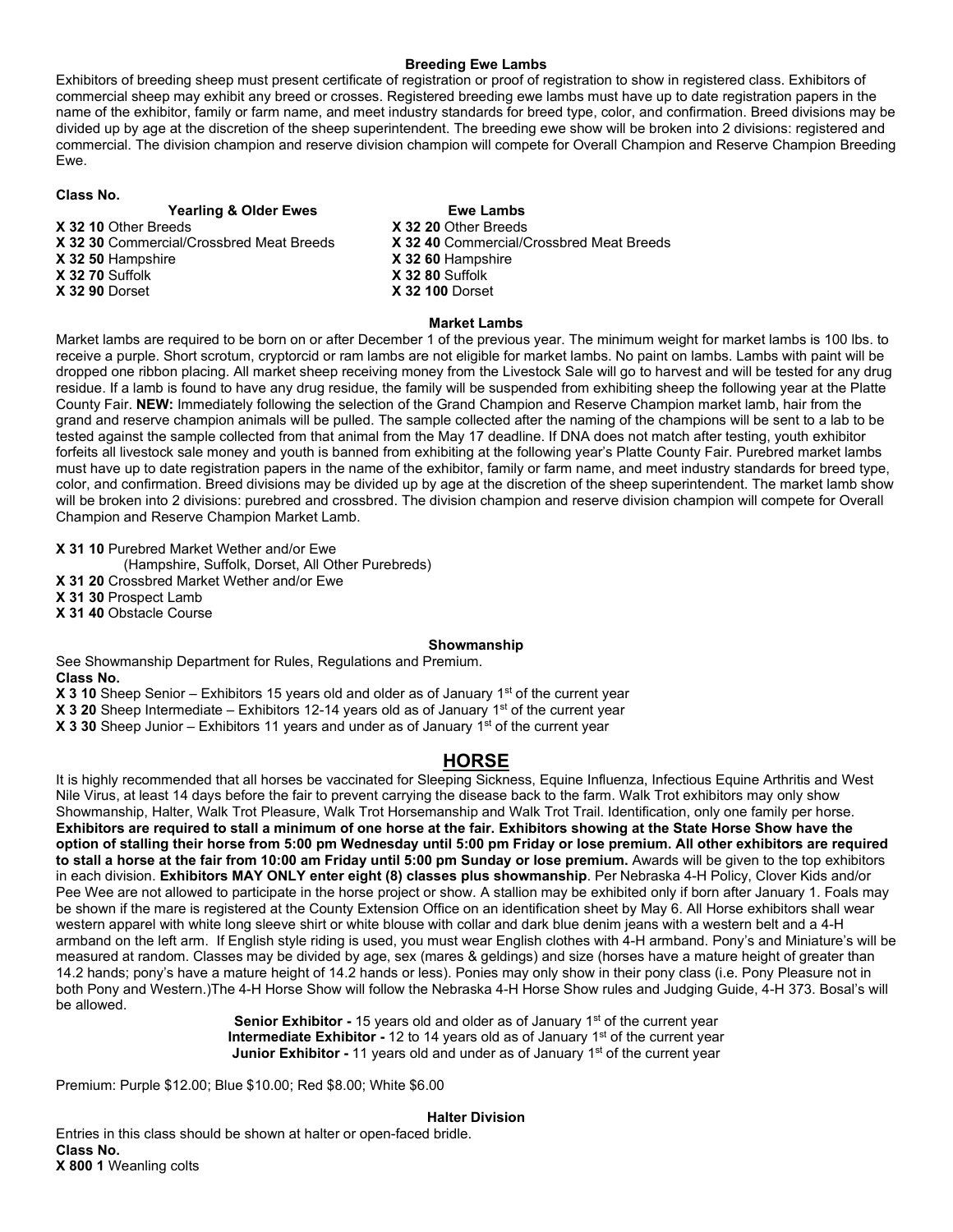- **X 800 2** Yearling geldings
- **X 800 3** Two year old geldings
- **X 800 4** Three year old geldings
- **X 800 5** Four and older geldings
- **X 800 6** Weanling fillies
- **X 800 7** Yearling mares
- **X 800 8** Two year old mares **X 800 9** Three year old mares
- **X 800 10** Four and older mares
- **X 800 11** Miniature and Pony

#### **Showmanship**

See Showmanship Department for Rules, Regulations and Premium. **Class No.**

- **X 5 10** Horse Senior Exhibitors 15 years old and older as of January 1<sup>st</sup> of the current year
- **X 5 20** Horse Intermediate Exhibitors 12-14 years old as of January 1<sup>st</sup> of the current year
- **X 5 30** Horse Junior Exhibitors 11 years and under as of January 1<sup>st</sup> of the current year

**X 5 40** Horse Novice – Exhibitors 1<sup>st</sup> or 2<sup>nd</sup> year in 4-H

#### **Performance Division**

**All exhibitors in Hunt Seat (English) Equitation and all exhibitors in Hunter Under Saddle (English Pleasure) will ride in one combined class of equitation and one combined class of pleasure and awards will be presented separately for each class. Class No.**

**X 800 12** Hunt Seat Equitation - Senior Exhibitor

- **X 800 13** Hunt Seat Equitation Intermediate Exhibitor
- **X 800 14** Hunt Seat Equitation Junior Exhibitor

**X 800 15** Hunter Under Saddle - Senior Exhibitor

**X 800 16** Hunter Under Saddle - Intermediate Exhibitor

**X 800 17** Hunter Under Saddle - Junior Exhibitor

**X 800 18** Walk Trot Horsemanship for exhibitors who are in their 1<sup>st</sup> and 2<sup>nd</sup> year of the horse project.

**X 800 19** Walk Trot Pleasure for exhibitors who are in their 1<sup>st</sup> and 2<sup>nd</sup> year of the horse project.

**X 800 20** Western Horsemanship - Senior Exhibitor

**X 800 21** Western Horsemanship - Intermediate Exhibitor

**X 800 22** Western Horsemanship - Junior Exhibitor

**X 800 23** Western Pleasure - Senior Exhibitor

**X 800 24** Western Pleasure - Intermediate Exhibitor

**X 800 25** Western Pleasure - Junior Exhibitor

**X 800 26** Western Pleasure - Pony

The judge will announce which pattern will be used for Reining classes. All rules will follow according to 4-H 373.

**Class No.**

**X 800 27** Reining - Senior Exhibitor

**X 800 28** Reining - Intermediate Exhibitor

**X 800 29** Reining - Junior Exhibitor

#### **Trail Horse**

All exhibitors showing in this Lot will show their horse according to the obstacles given by the superintendent the day of the show. Time will be limited on each obstacle by the judge. Scoring procedures will be followed according to 4-H 373. **Class No.**

**X 800 30** Trail Class - Senior Exhibitor

**X 800 31** Trail Class - Intermediate Exhibitor

**X 800 32** Trail Class - Junior Exhibitor

**X 800 33** Walk Trot Trail for exhibitors who are in their 1<sup>st</sup> and 2<sup>nd</sup> year of the horse project.

### **Barrels & Pole Bending**

Scoring procedure will be followed as in 4-H 373. **Class No.**

**X 800 34** Barrel Racing - Senior Exhibitor

**X 800 35** Barrel Racing - Intermediate Exhibitor

**X 800 36** Barrel Racing - Junior Exhibitor

**X 800 37** Pole Bending - Senior Exhibitor

**X 800 38** Pole Bending - Intermediate Exhibitor

**X 800 39** Pole Bending - Junior Exhibitor

#### **Key Hole**

The pattern for the following will be posted. **Class No. X 800 40** Key Hole - Senior Exhibitor

**X 800 41** Key Hole - Intermediate Exhibitor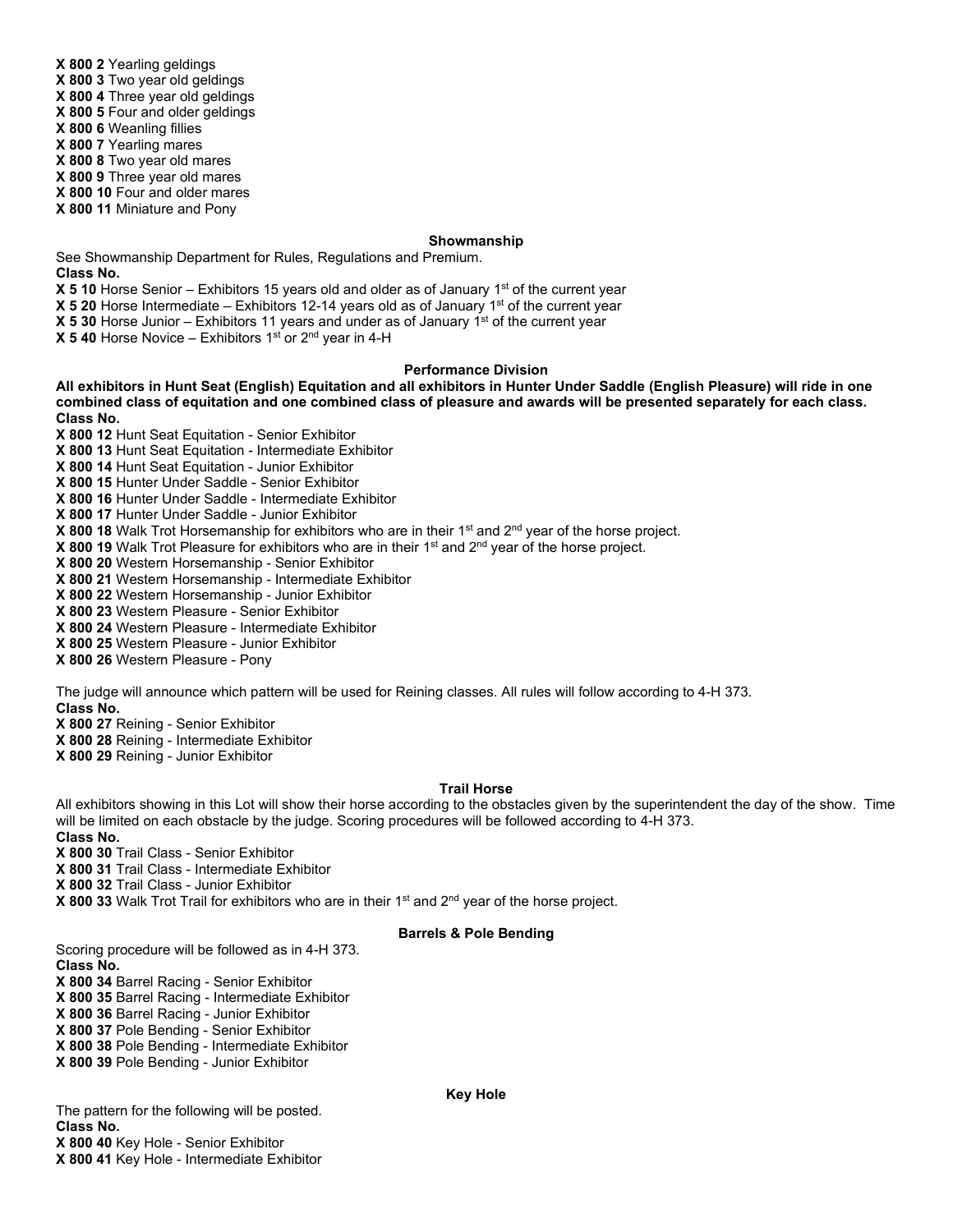## **POULTRY**

The Nebraska Poultry Disease Act requires that poultry entering exhibition be Pulorum-Typhoid Clean. Poultry showing symptoms of disease will not be allowed at the fair, and if developed after admittance, will be removed. Superintendents will try to notify exhibitor of such action. The Fair Committee and the superintendent will not be responsible for accidents or loss of species, but every precaution will be taken to prevent it.

No handling of Poultry, except by Superintendent, Judges or the owner. Any individual 4-H or FFA member is limited to exhibiting not more than 10 birds and one Pen of Broilers. To be eligible for exhibition, cockerel or pullet entry must be a fair representative of the breed as listed in the American Standard of Perfection. Feed will not be furnished. Exhibitors are responsible for feeding and watering their poultry. It is suggested that all toe nails be cut on all poultry.

**Broilers shown will be purchased and picked up from the designated supplier six weeks prior to the Poultry Show. No birds are to be sold or considered sold or leave the Poultry barn before 5:00 p.m., Sunday.**

Premium: Purple award for singles: \$2.50; Blue \$2.00; Red \$1.50; White \$1.00 Purple award for trio: \$3.50; Blue \$3.00; Red \$2.50; White \$2.00

**Class No.**

- **X 70 20** American (Standard)
- **X 70 21** Asiatic (Standard)
- **X 70 22** English (Standard)
- **X 70 23** Mediterranean (Standard)
- **X 70 24** Continental (Standard)
- **X 70 30** Game (Bantams)

**X 70 31** Single Comb Clean Legged (Bantams)

- **X 70 32 Rose Comb Clean Legged (Bantams)**
- **X 70 33** All Other Comb Clean Legged (Bantams)
- **X 70 34** Feather Legged (Bantams)
- **X 70 35** Other Standard Breeds
- **X 70 9** Pen of Broilers (3 birds of any sex combination)
- **X 70 4** Ducks (Heavy, Medium & Light Weight)
- **X 70 5** Bantam Ducks
- **X 70 6** Goose (Heavy, Medium & Light Weight)
- **X 70 7** Turkeys

### **Showmanship**

See Showmanship Department for Rules, Regulations and Premium. **Class No.**

**X 8 10** Poultry Senior – Exhibitors 15 years old and older as of January 1<sup>st</sup> of the current year

**X 8 20** Poultry Intermediate – Exhibitors 12-14 years old as of January 1<sup>st</sup> of the current year

**X 8 30** Poultry Junior – Exhibitors 11 years and under as of January 1<sup>st</sup> of the current year

# **COMPANION ANIMAL/SMALL PET**

Not more than 6 companion animal entries may be made by a 4-H and FFA exhibitor in this Department. The companion animals will not be required to stay during the fair. Exhibitors must provide their own equipment. Judging will include: a Health of animal; b. Condition of cage; and c. Appropriate environment. If an animal is displayed in a travel cage, please prepare a display such as a poster or photograph showing the animal in its normal home. All exhibits may leave after judging is completed. Cats should be free of fleas, ticks, ear mites, worms, and other parasites and infectious diseases. Cats are required to have current rabies and distemper vaccination. A 4 in 1 shot (panlecucopenia, rhino tracheitis, calici virus and feline leukemia) is required. Exhibitors must provide a health statement from their vet at check-in showing proof of vaccination of their cat. If the cat is not declawed, the claws should be clipped. No expectant or nursing mother cats may be entered. Grand and Reserve Champion will be selected from each Division (Cat and Pet). A judging table will be used. Exhibitor will be required to transfer the animals to the judging table. Premium: Purple \$2.50; Blue \$2.00; Red \$1.50; White \$1.00

**Cat**

**Class No. X 100 10** Cats, Long Hair **X 100 20** Cats, Short Hair

#### **Pet**

**Class No. X 100 30** Rodents (Ferret, Chinchilla, Guinea Pig, Gerbil, Hamster, Mouse, Rat, Hedgehog, etc.) **X 100 40** Other (Fish, Reptiles, Caged Birds, Llama, etc.)

## **Showmanship**

See Showmanship Department for Rules, Regulations and Premium.

**Class No.**

**X 6 10** Companion Animal Senior – Exhibitors 15 years old and older as of January 1<sup>st</sup> of the current year

**X 6 20** Companion Animal Intermediate – Exhibitors 12-14 years old as of January 1<sup>st</sup> of the current year

**X 6 30** Companion Animal Junior – Exhibitors 11 years and under as of January 1<sup>st</sup> of the current year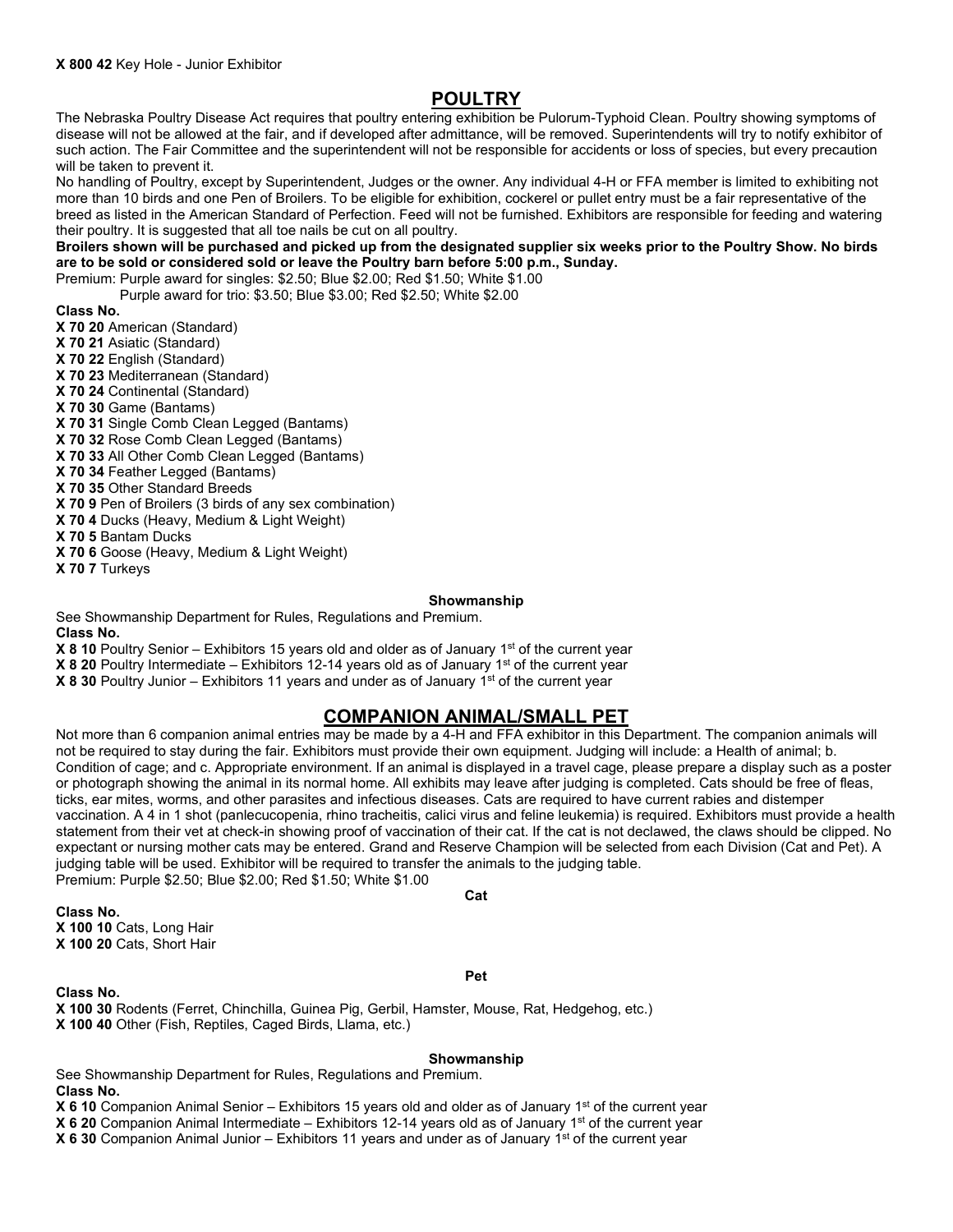# **RABBIT**

No more than 8 rabbits entries may be made by a 4-H and FFA exhibitor in this Department (market pens are considered one entry). All rabbits must have permanent ID in their left ear. This identification must also be on the entry form. No exhibits with very young babies (under two months of age) will be permitted. Exhibitors are responsible for feeding and watering their rabbits. Rabbits will be shown by breed except for pet rabbits.

Premium: Purple \$2.50; Blue \$2.00; Red \$1.50; White \$1.00 **Class No. X 100 50** Pet Rabbits

#### **Meat Classes**

May be commercial, large fancy or crossbred.

**Class No.**

**X 81 1** Individual Market Rabbit

**X 81 2** Market Pen (3 fryers, 4-6 lbs., market age 2-4 months)

#### **Breeding Classes**

**Class No.**

**X 81 3** Fancy Breeds (Purebred Rabbits Only)

American Fuzzy Lop, American Sable, English Angora, French Angora, Belgian Hare, Britannia Petite, Dutch, Dwarf Hotot, Dwarf Papillion, English Spot, Florida White, Harlequin, Havana, Himalayan, Holland Lop, Jersey Woolie, Lilac, Lionhead, Mini Lop, Mini Rex, Mini Satin, Netherland Dwarf, Polish, Rex, Rhinelander, Satin Angora, Silver, Silver Marten, Standard Chinchilla, Tan, Thrianta,

**X 81 4** Commercial Breeds

American, American Chinchilla, Argente Brun, Beveren, Blac de Hotot, Californian, Champagne D' Argent, Checkered Giant, Cinnamon, Creme D' Argent, Cross Breed, English Lop, Flemish Giant, French Lop, Giant Angora, Giant Chinchilla, New Zealand, Palomino, Satin, Silver Fox

#### **Showmanship**

See Showmanship Department for Rules, Regulations and Premium.

**Class No.**

**X 85 10** Rabbit Senior – Exhibitors 15 years old and older as of January 1<sup>st</sup> of the current year

**X 85 20** Rabbit Intermediate – Exhibitors 12-14 years old as of January 1<sup>st</sup> of the current year

**X 85 30** Rabbit Junior – Exhibitors 11 years and under as of January 1<sup>st</sup> of the current year

## **DOG**

All dogs must be immunized with DHL, rabies, hepatitis and Parvo vaccine.

**NOTE: Certificate of vaccination must accompany dog and presented at check in time. Certificate available at**  [https://extension.unl.edu/statewide/platte/Dog%20Vaccination%20sf263.pdf.](https://extension.unl.edu/statewide/platte/Dog%20Vaccination%20sf263.pdf) **Record book required and due at check-in. Use Companion Animal Project Record. Cleanup shall be exhibitor's responsibility; this includes all areas of fairgrounds.**

Females in season will not be permitted at the show. Lame or crippled dogs will not be permitted to show if it is determined by a show superintendent it is affecting the dog's health. **Companion animals only will be shown.** Exhibitor should provide primary care and training for the dog. The dog should reside with the exhibitor or be cared for by the exhibitor the majority of the year. An exhibitor may make no more than one entry per Showmanship and Obedience class. **All exhibitors will be expected in Showmanship unless excused by Superintendent.** 

Dogs with AKC degrees will show as follows:

"CD" degree must show in Graduate Novice or higher.

"CDX" or "UD" degree must show in Utility.

\*The dog will stay in its highest attained class. A "new" handler will enter such class. **NOTE:** Dogs soiling the showing ring (during class) will be lowered one ribbon placing. Baiting with food or toy is not permitted and is cause for disqualification. Any dog that shows aggressive behavior toward other dogs or people will be immediately disqualified and will need to be removed from the fairgrounds at the discretion of the judge. All youth shall wear a Platte County 4-H shirt or a white shirt with 4-H identification; dark pants or jeans and closed toe shoes with a non-slip sole. No headgear is worn in the show ring. The 4-H Dog Show will follow all rules out of the ["Nebraska](https://animalscience.unl.edu/Extension/Companion/4-H%20Dog%20Rules%204H%20420%20FINAL.pdf)  [4-H Dog Show Guidelines](https://animalscience.unl.edu/Extension/Companion/4-H%20Dog%20Rules%204H%20420%20FINAL.pdf) 4-H 420".

#### **Showmanship**

All 4-H dog exhibitors must show their own animals. Showman will be allowed to compete in a division each year based on their age or until they win that particular age group. Winners will advance to the next age group. Winners of the Senior division will be ineligible in future dog showmanship contests. Each class will be judged on handler's appearance (10%), grooming and conditioning of dog (20%), coordination of the dog and handler (50%), and general knowledge (20%). Special coat trims (such as poodle or terriers) will not count except for being clean and brushed. Classes are divided into age divisions. Clover Kids can exhibit in Showmanship, see Clover Kid Dept. of fair book.

Premium: Purple \$6.00; Blue \$5.00; Red \$4.00; White \$ 3.00 **Class No.** 

**X 700 10** Beginning - (9 years old) **G 700 20** Intermediate - (10 – 13 years old)

**G 700 30** Advanced - (14 – 18 years old)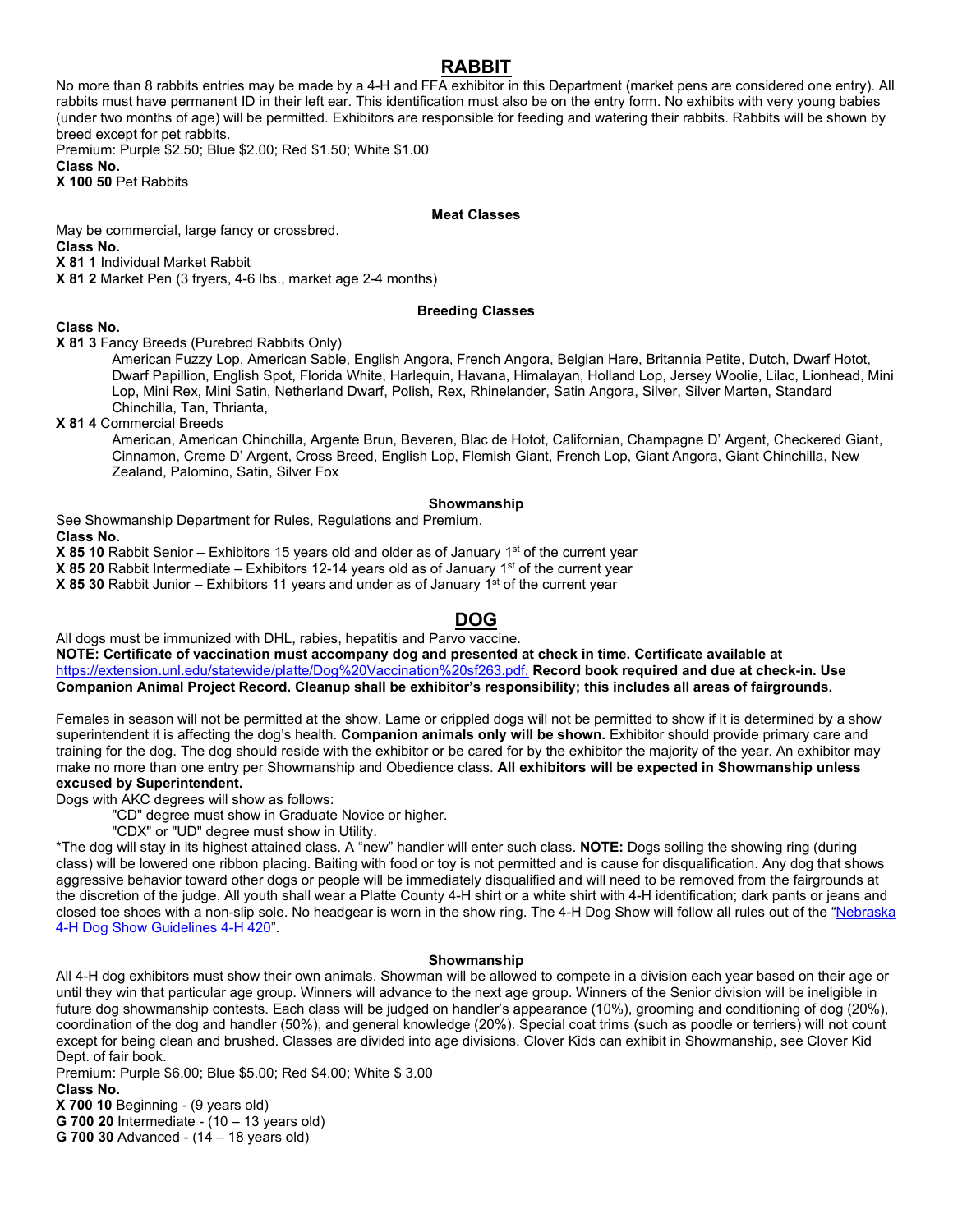### **Obedience**

Obedience will follow rules in Nebraska 4-H Dog Show Guidelines 4-H 420 at

[https://4h.unl.edu/3\\_4HPrograms/a\\_StateRegionalNationalPrograms/CompanionAnimal/4H420-Dog-Show-Rules.pdf](https://4h.unl.edu/3_4HPrograms/a_StateRegionalNationalPrograms/CompanionAnimal/4H420-Dog-Show-Rules.pdf) to determine class entry and exercises within each obedience class.

Premium: Purple \$3.00; Blue \$2.50; Red \$2.00; White \$1.50

#### **Class No.**

**G 701 10** Beginning Novice Division A - Exhibitor and dog **BOTH** in first year of competition. Exhibitors incorrectly entered will be moved to Beginning Novice Division B.

**G 701 20** Beginning Novice Division B - Exhibitor or dog is beyond their first year of competition.

**G 701 25** Beginning Novice Division C - Exhibitor and dog is beyond their first year of competition.

**G 701 30** Novice A - Exhibitor and dog have received a purple in Beginning Novice and in first year of Novice class competition.

**G 701 35** Novice B - Exhibitor and dog is beyond first year of Novice Class competition.

**G 701 40** Graduate Novice - Exhibitor and dog have received a purple in Novice.

**G 701 45** Advanced Graduate Novice - Exhibitor and dog have received a purple in Graduate Novice.

**G 701 50** Open - Exhibitor and dog have received a purple in Advanced Graduate Novice.

**G 701 55** Graduate Open - Exhibitor and dog have received a purple in Open.

**G 701 60** Utility - Exhibitor and dog have received a purple in Graduate Open.

#### **Agility**

Agility will follow those procedures and classes described in Nebraska 4-H Dog Show Guidelines 4-H420 [at](https://4h.unl.edu/3_4HPrograms/a_StateRegionalNationalPrograms/CompanionAnimal/4H420-Dog-Show-Rules.pdf) [https://4h.unl.edu/3\\_4HPrograms/a\\_StateRegionalNationalPrograms/CompanionAnimal/4H420-Dog-Show-Rules.pdf](https://4h.unl.edu/3_4HPrograms/a_StateRegionalNationalPrograms/CompanionAnimal/4H420-Dog-Show-Rules.pdf) to determine class entry and obstacles for each level of competition. **Class No. G 702 10** Level 1 - 6 obstacles **G 702 20** Level 2 - 10 obstacles - running on leash **G 702 30** Level 3 - 10 obstacles - running off leash

**G 702 40** Level 4 - 13 obstacles

**G 702 50** Level 5 - 15 to 20 obstacles

#### **Costume**

#### **Class No.**

**X 701 70** Exhibitors of all ages. The exhibitor must state a theme for the costume. Costumes can be hand-made by exhibitor or store bought. Judging will be based on originality and creativity.

#### **Versatility**

#### **Class No.**

**X 701 80** Exhibitors of all ages. Exhibitors demonstrate what their dogs can do. Unlike Obedience Class, there are no pattern requirements. Options include: tricks; showing dogs in brace; showing dogs in teams; sporting event activities such as pointing, retrieves, and/or directing hand signals. Exhibitors will describe to the judge the intent of the performance.

## **VETERINARY SCIENCE**

State Fair Eligible. Check in, interviewing, and release of these exhibits will follow the Science, Engineering & Technology department entry schedule. The purpose of the Veterinary Science exhibit is to inform the public about a common health problem of animals, a veterinary science principle or a public health/zoonotic disease. Do not confuse veterinary science exhibit topics with animal husbandry, history or production topics. A Veterinary Science exhibit may consist of a poster, notebook or a display. The exhibit may represent material from any of the Veterinary Science projects including entry level exhibits from Unit I. If photographs are to be part of the exhibit, remember that they will be viewed by the public. Make sure that the photographs are in good taste and will not be offensive to anyone. Graphic photographs of excessive bleeding, trauma or painful procedures are not appropriate. For exhibits related to veterinary surgical procedures, aseptic techniques need to be shown, for example, use of drapes, use of sterile procedures, wearing of gloves, and other appropriate veterinary medical practices. Scoresheets and additional resources may be found a[t https://go.unl.edu/ne4hvetscience.](https://go.unl.edu/ne4hvetscience)

First-Aid Kits: Because of public safety concerns and risk of theft of first-aid kit contents (veterinary drugs/equipment) with perceived potential for drug abuse, animal first aid kits containing any drugs or medications will be immediately disqualified and not displayed. First Aid kits wishing to include medication information should instead utilize written descriptions, photographs, drawings, computer generated print-outs, or empty packaging of pharmaceuticals.

Veterinary Science Posters: This exhibit presents the viewer with a design that is simple and direct, unlike a display that usually presents more information. A poster should not exceed 22" x 28" and may be either vertical or horizontal.

Veterinary Science Displays: A display may include but is not limited to a 3-dimensional exhibit, a scale model, the actual product (for example: skeleton; teeth; samples of leather, fur, or dried skin damaged by disease or parasites) or a notebook. A display is not a poster. A display may be mounted on poster board not to exceed 22" x 28" or on 1/4" plywood or equivalent that does not exceed 24" high or 32" wide or in a three ring binder or another bound notebook format.

**RULES:** (Appropriate Veterinary Science Topics)

- Maintaining health
- Specific disease information
- Photographic display of normal and abnormal characteristics of animals
- Animal health or safety
- Public health and safety
- Proper animal management to ensure food safety and quality